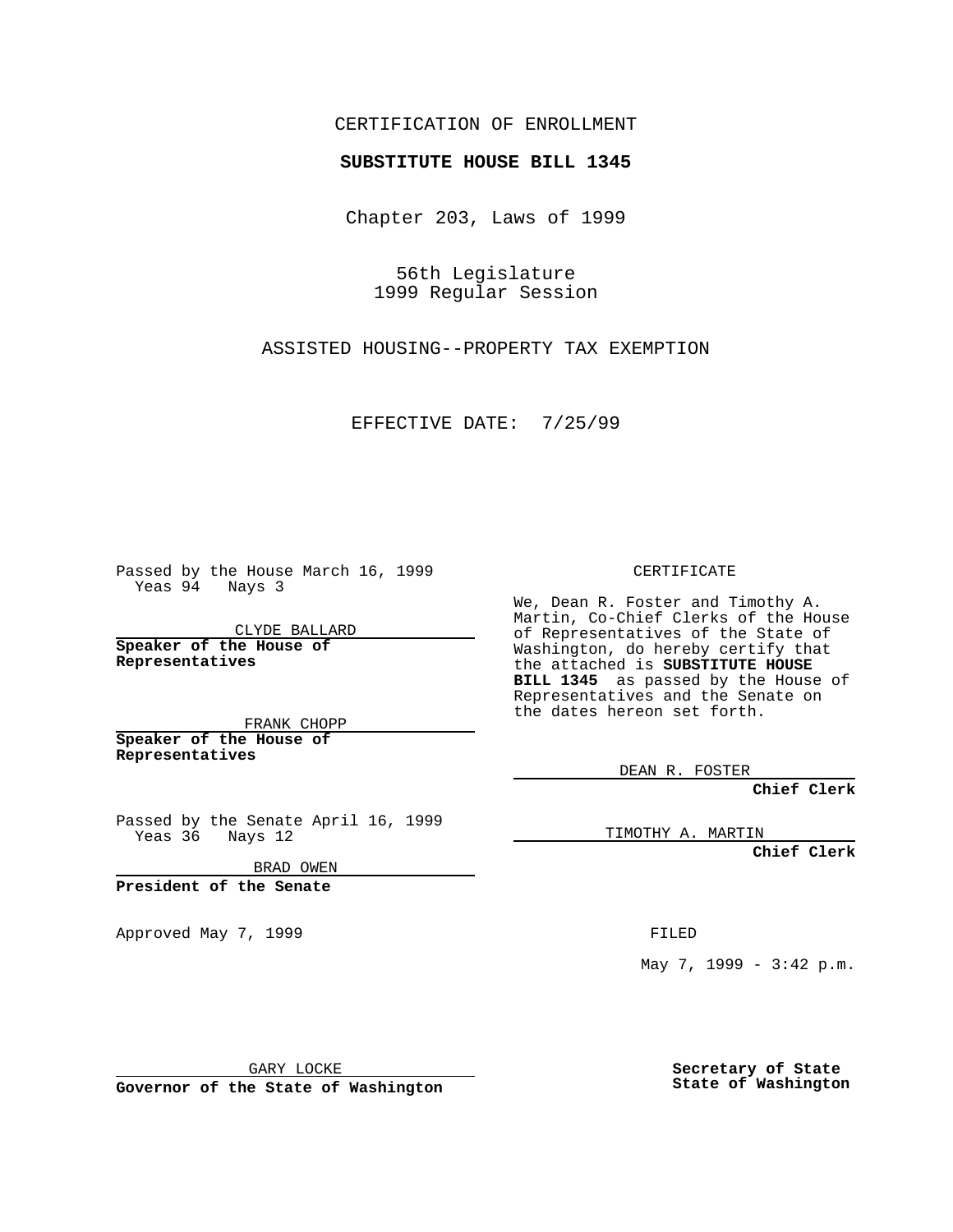$H-2173.1$ 

## **SUBSTITUTE HOUSE BILL 1345** \_\_\_\_\_\_\_\_\_\_\_\_\_\_\_\_\_\_\_\_\_\_\_\_\_\_\_\_\_\_\_\_\_\_\_\_\_\_\_\_\_\_\_\_\_\_\_

Passed Legislature - 1999 Regular Session

## **State of Washington 56th Legislature 1999 Regular Session**

**By** House Committee on Economic Development, Housing & Trade (originally sponsored by Representatives O'Brien, Radcliff, Ballasiotes, Tokuda, Van Luven, Pennington, McIntire, Sheahan, Kagi, Sullivan, Cody, Veloria, Constantine, Edwards, Cooper, Rockefeller, D. Sommers, Campbell, McDonald, Edmonds, Ruderman and Dunn)

Read first time 01/21/1999.

1 AN ACT Relating to exemption of property taxes for assisted 2 housing; reenacting and amending RCW 84.36.805 and 84.36.810; adding a 3 new section to chapter 84.36 RCW; and creating a new section.

4 BE IT ENACTED BY THE LEGISLATURE OF THE STATE OF WASHINGTON:

5 NEW SECTION. **Sec. 1.** A new section is added to chapter 84.36 RCW 6 to read as follows:

7 (1) The real and personal property owned or used by a nonprofit in 8 providing rental housing for very low-income households is exempt from 9 taxation if:

10 (a) The benefit of the exemption inures to the nonprofit 11 organization, association, or corporation;

12 (b) At least seventy-five percent of the occupied dwelling units in 13 the rental housing are occupied by very low-income households; and

14 (c) The rental housing was insured, financed, or assisted in whole 15 or in part through:

16 (i) A federal or state housing program administered by the 17 department of community, trade, and economic development; or

18 (ii) An affordable housing levy authorized under RCW 84.52.105.

p. 1 SHB 1345.SL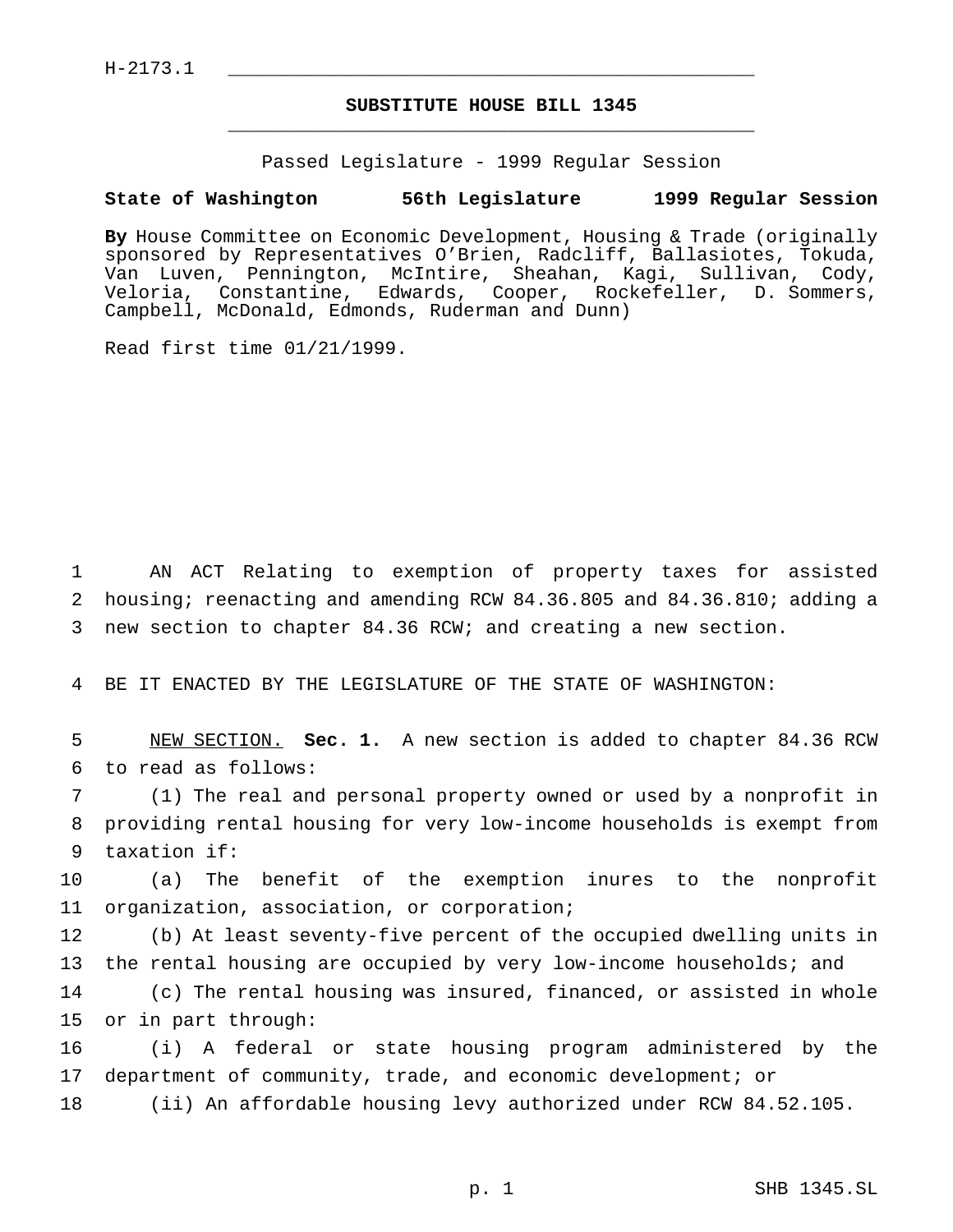(2) If less than seventy-five percent of the dwelling units are occupied by very low-income households, the rental housing used to provide housing for very low-income households is eligible for a partial exemption on the real property and a total exemption of the housing's personal property as follows:

 (a) The partial exemption shall be allowed for each dwelling unit in the rental housing occupied by very low-income households.

 (b) The amount of exemption shall be calculated by multiplying the assessed value of the property reasonably necessary to provide the rental housing by a fraction. The numerator of the fraction is the number of dwelling units occupied by very low-income households as of January 1st of the year for which the exemption is claimed. The denominator of the fraction is the total number of occupied dwelling units as of January 1st of the year for which exemption is claimed.

 (3) Rental housing for very low-income households is exempt from property taxation only if the nonprofit operating the housing is exempt from income tax under section 501(c) of the federal internal revenue code.

 (4) To be exempt under this section, the property must be used exclusively for the purposes for which exemption is granted, except as provided in RCW 84.36.805.

 (5) The nonprofit qualifying for the exemption under this section by providing rental housing for very low-income households may agree to make payments to the city, county, or other political subdivision for improvements, services, and facilities furnished by the city, county, or political subdivision for the benefit of the rental housing. However, these payments shall not exceed the amount last levied as the annual tax of the city, county, or political subdivision upon the property prior to exemption.

(6) As used in this section:

 (a) "Occupied dwelling unit" means a living unit that is occupied on January 1st of the year in which the claim for exemption is submitted;

 (b) "Rental housing" means residential housing that is occupied but not owned by very low-income households;

 (c) "Very low-income households" means a single person, family, or unrelated persons living together whose income is at or below fifty percent of the median income adjusted for family size as most recently determined by the federal department of housing and urban development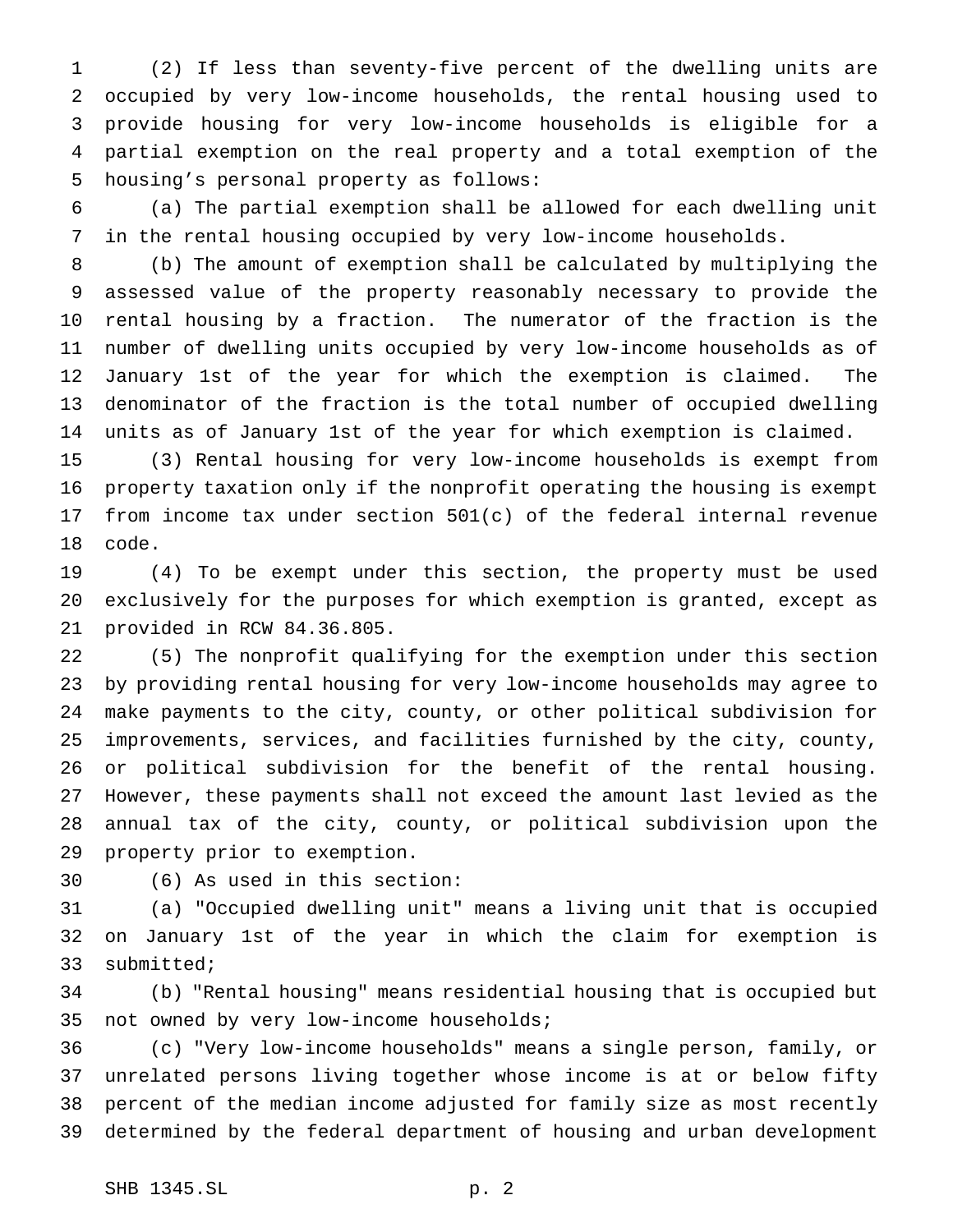for the county in which the rental housing is located and in effect as of January 1st of the year the application for exemption is submitted; and

 (d) "Nonprofit" means a nonprofit as defined in RCW 84.36.800 and includes a limited partnership where the nonprofit or a public corporation established under RCW 35.21.660, 35.21.670, and 35.21.730 is a general partner, or a limited liability company where the nonprofit or the public corporation is a managing member.

 **Sec. 2.** RCW 84.36.805 and 1998 c 311 s 25, 1998 c 202 s 3, and 1998 c 184 s 2 are each reenacted and amended to read as follows: In order to be exempt pursuant to RCW 84.36.030, 84.36.035, 84.36.037, 84.36.040, 84.36.041, 84.36.043, 84.36.045, 84.36.046, 84.36.047, 84.36.050, 84.36.060, 84.36.350, 84.36.480, 84.36.550, 14 ((and)) 84.36.042, and section 1 of this act, the nonprofit organizations, associations, or corporations shall satisfy the following conditions:

 (1) The property is used exclusively for the actual operation of the activity for which exemption is granted, unless otherwise provided, and does not exceed an amount reasonably necessary for that purpose, except:

 (a) The loan or rental of the property does not subject the property to tax if:

 (i) The rents and donations received for the use of the portion of the property are reasonable and do not exceed the maintenance and operation expenses attributable to the portion of the property loaned or rented; and

 (ii) Except for the exemptions under RCW 84.36.030(4) and 84.36.037, the property would be exempt from tax if owned by the organization to which it is loaned or rented;

 (b) The use of the property for fund-raising activities does not subject the property to tax if the fund-raising activities are 32 consistent with the purposes for which the exemption is granted;

 (2) The property is irrevocably dedicated to the purpose for which exemption has been granted, and on the liquidation, dissolution, or abandonment by said organization, association, or corporation, said property will not inure directly or indirectly to the benefit of any shareholder or individual, except a nonprofit organization, association, or corporation which too would be entitled to property tax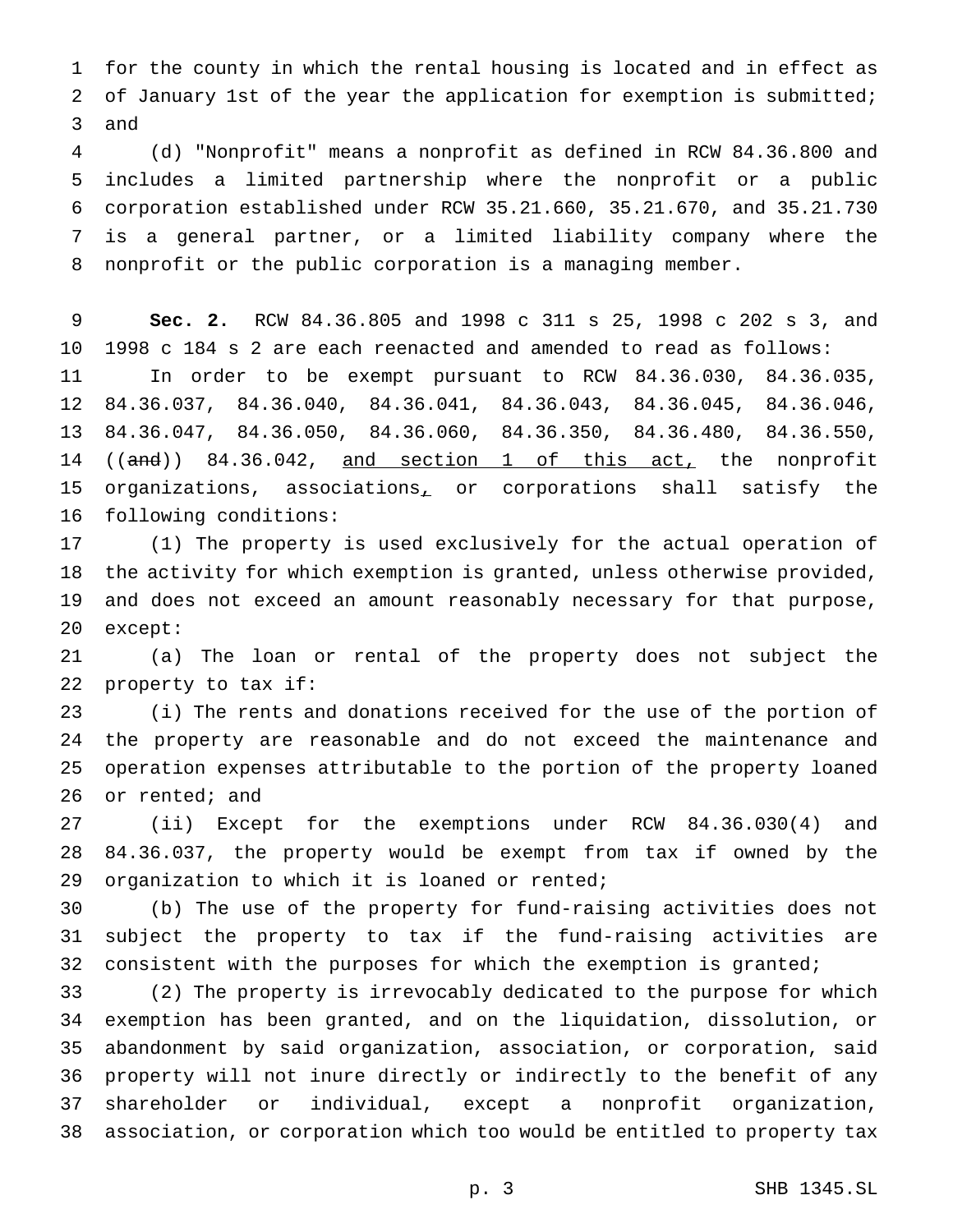exemption. This property need not be irrevocably dedicated if it is leased or rented to those qualified for exemption pursuant to RCW 84.36.035, 84.36.040, 84.36.041, 84.36.043, 84.36.045, 84.36.046, ((or)) 84.36.042, or section 1 of this act, or those qualified for exemption as an association engaged in the production or performance of musical, dance, artistic, dramatic, or literary works pursuant to RCW 84.36.060, but only if under the terms of the lease or rental agreement the nonprofit organization, association, or corporation receives the benefit of the exemption;

 (3) The facilities and services are available to all regardless of race, color, national origin or ancestry;

 (4) The organization, association, or corporation is duly licensed or certified where such licensing or certification is required by law or regulation;

 (5) Property sold to organizations, associations, or corporations with an option to be repurchased by the seller shall not qualify for exempt status;

 (6) The director of the department of revenue shall have access to its books in order to determine whether such organization, association, or corporation is exempt from taxes within the intent of RCW 84.36.030, 84.36.035, 84.36.037, 84.36.040, 84.36.041, 84.36.043, 84.36.045, 84.36.046, 84.36.047, 84.36.050, 84.36.060, 84.36.350, 84.36.480, ((and)) 84.36.042, and section 1 of this act.

 **Sec. 3.** RCW 84.36.810 and 1998 c 311 s 26 and 1998 c 202 s 4 are each reenacted and amended to read as follows:

 (1) Upon cessation of a use under which an exemption has been granted pursuant to RCW 84.36.030, 84.36.037, 84.36.040, 84.36.041, 28 84.36.043, 84.36.046, 84.36.050, 84.36.060, 84.36.550, ((and)) 29 84.36.042, and section 1 of this act, the county treasurer shall collect all taxes which would have been paid had the property not been exempt during the three years preceding, or the life of such exemption, if such be less, together with the interest at the same rate and computed in the same way as that upon delinquent property taxes. Where the property has been granted an exemption for more than ten years, taxes and interest shall not be assessed under this section.

 (2) Subsection (1) of this section applies only when ownership of the property is transferred or when fifty-one percent or more of the area of the property has lost its exempt status. The additional tax